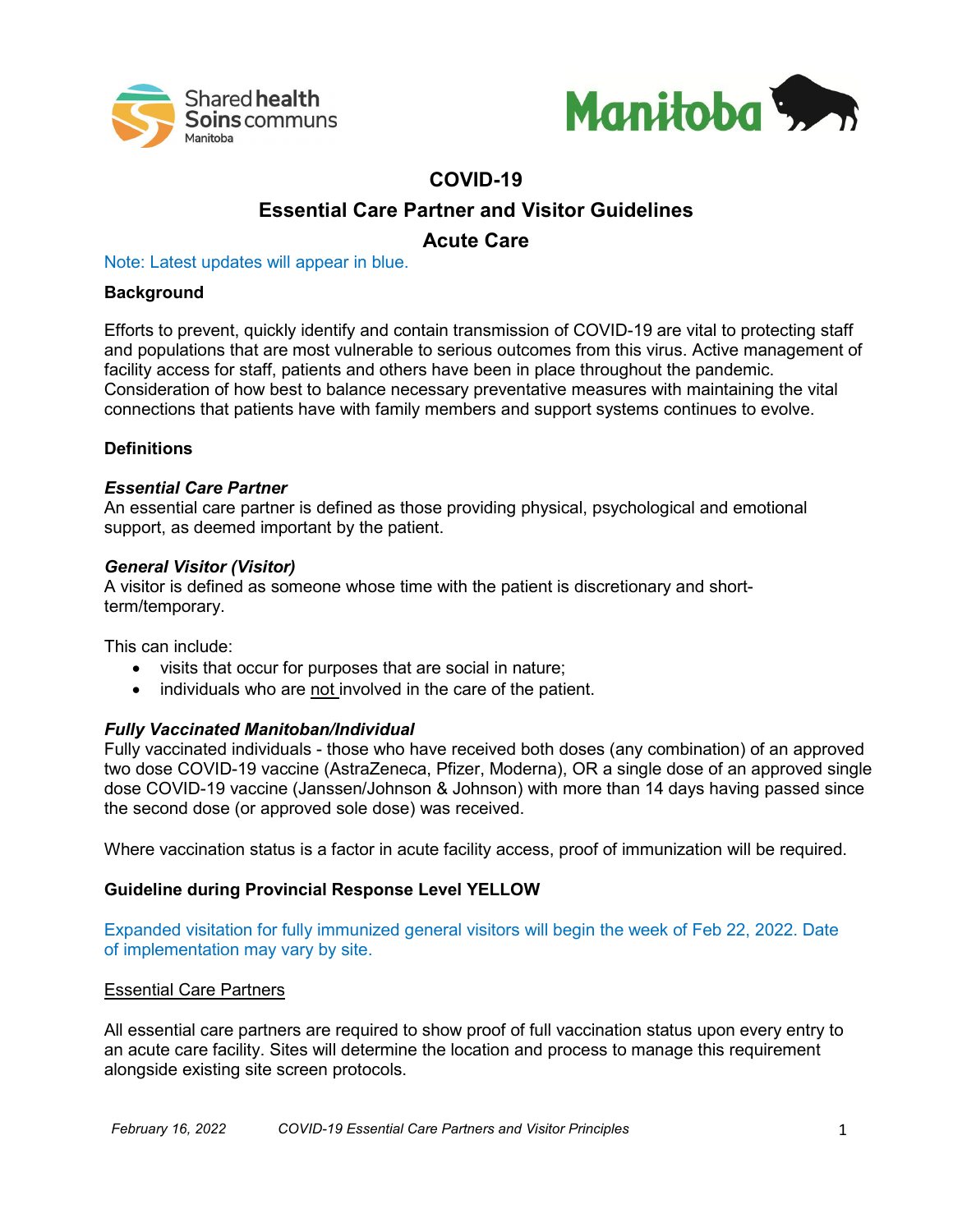



In situations where an inpatient's identified essential care partner is not fully vaccinated, AND an alternate fully vaccinated essential care partner is not available, case-by-case consideration related to permitted access of the essential care partner may occur. In these situations, the clinical judgement of the care team should indicate that an essential care partner's in-person presence is necessary and that an alternate, fully-vaccinated, essential care partner is not available.

For each acute care inpatient, two essential care partners may be identified by the patient or substitute decision maker - one may attend as an essential care partner at a time. Identification of additional support beyond the two designated essential care partners is at the discretion of the facility/site in collaboration with the patient or substitute decision maker.

#### Orange and Red Zone Inpatients

Essential care partner access to **ORANGE** and **RED** zone patients should continue to occur virtually wherever possible. In-person visitation will be considered and facilitated if it is the only option to meet the patient's needs.

Visitor access to orange and red zone patients is not permitted, regardless of the vaccination status of the visitor.

Essential care partners and visitors accessing acute facilities must take the most direct route from screening to and from the unit when accessing and departing. The time spent within a facility is restricted to the patient's care area/room.

#### **Pediatrics**

Parents/guardians are the substitute decision-makers for their children and frequently provide essential support, two designated parent/guardian may visit every day. One parent/guardian may remain overnight with the child.

#### Emergency Department and Urgent Care

One essential care partner per patient will be permitted in emergency departments and urgent care centres, subject to assessment of space and the ability of the essential care partner to remain physically distant from other emergency department/urgent care patients and their essential care partners.

#### **Outpatient**

One essential care partner will be permitted to accompany patients in outpatient services areas (including diagnostic services and CancerCare Manitoba) subject to assessment of space and the ability of the essential care partner to remain physically distant from other patients and their essential care partners.

#### End of Life Care

When a loved one is dying, the ability to be present is often an important time both for the dying individual and for their visitor. The significance of this access needs to be balanced with the risk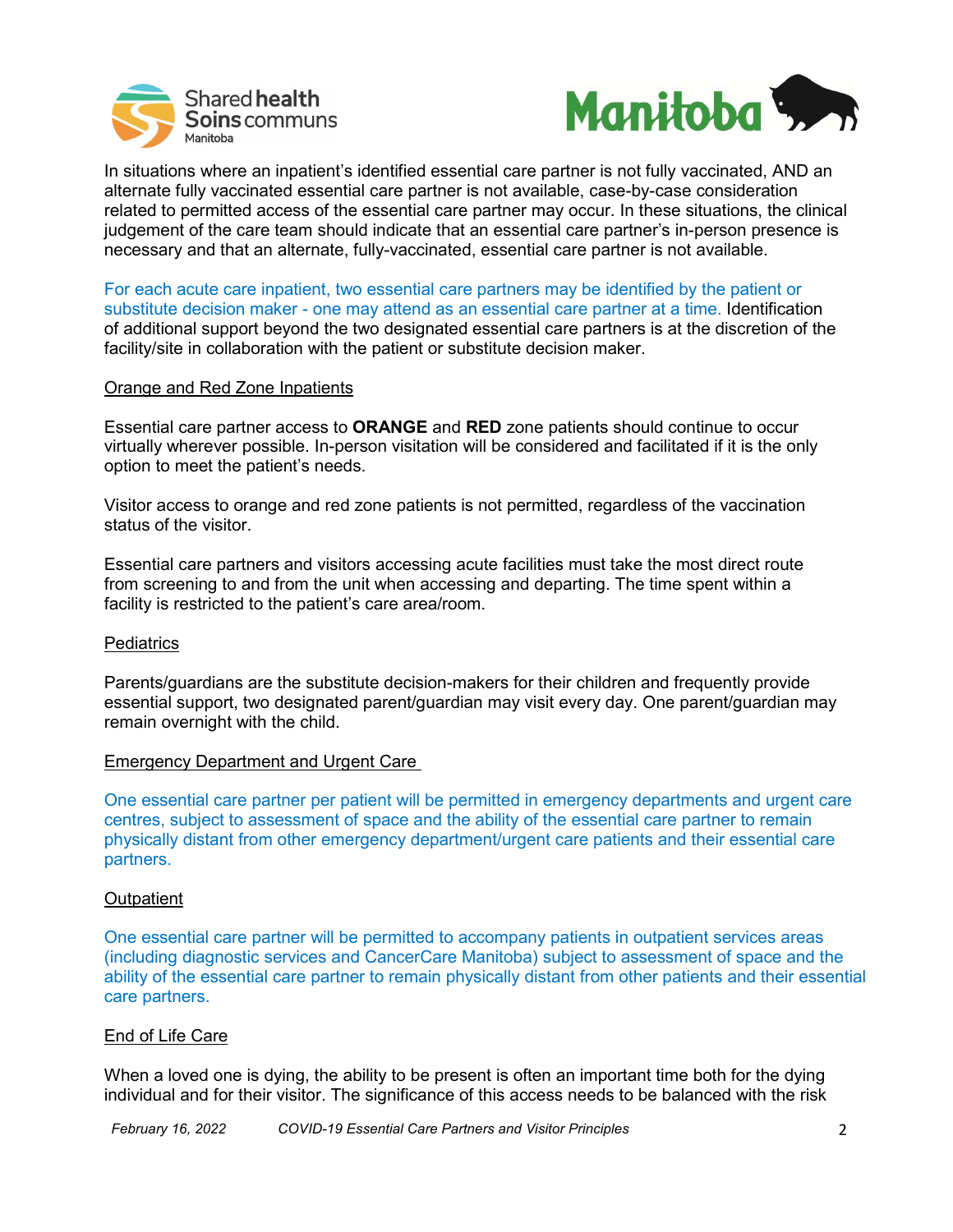



of infection for the visitor, the staff and other patients.

In determining status of allowed visitors, consideration will be given to the stage of illness, projection regarding timing of death (e.g., those whose condition may be stable but who are at high risk of deterioration) and trajectory of expected decline, which can often be monitored by observing the rate of decline in performance status. The Palliative Performance Score may be helpful in monitoring decline; it is not so much the patient's performance status as their momentum of decline that indicates the approaching end of life. The decision related to when an individual is approaching their end of life will be informed by the care team and is unique to the circumstances of each individual.

During the estimated last month of life, a maximum of **four essential care partners** may be identified to visit. The number of essential care partners and general visitors attending the patient room at any given time will be at the discretion of the facility, taking space and ability to physical distance into consideration.

Respecting every situation is unique, additional essential care partners (beyond the maximum of four) is to be managed on a case-by-case basis in collaboration with site leadership and IP&C.

When considering exceptions to these guidelines and consideration of visitors beyond the maximum of four essential care partners, vaccination status of visitors should be considered. Of note, **fully immunized** individuals (those who have received both doses of the COVID-19 vaccine, and whose second dose was more than 14 days ago) who are asymptomatic have the lowest risk of acquiring and passing on a COVID illness.

#### Medical Escorts

Medical escorts for Inuit, First Nations, and Metis patients are considered essential care partners within the circumstances listed above.

Unvaccinated Essential Care Partner or Visitor

In situations where either the essential care partner or visitor are not fully vaccinated, access continues to be restricted, with the exceptions approved by the facility in consultation with IP&C.

#### Fully Vaccinated Visitors

In circumstances where **the general** visitors are fully vaccinated (have received both doses of the COVID-19 vaccine, with second dose received more than 14 days ago), expanded visitor access is permitted in **Green** Zones.

All visitors must show proof of vaccination status each time they enter a facility and must continue to follow all screening and IP&C requirements: use of medical masks (visitors and patients), hand hygiene, physical distancing, and enhanced cleaning/disinfection. External hair dressers would be captured as visitors, and must meet all outlined requirements.

Visitation in End of life situations in emergency departments should continue to be assessed on a case by case basis.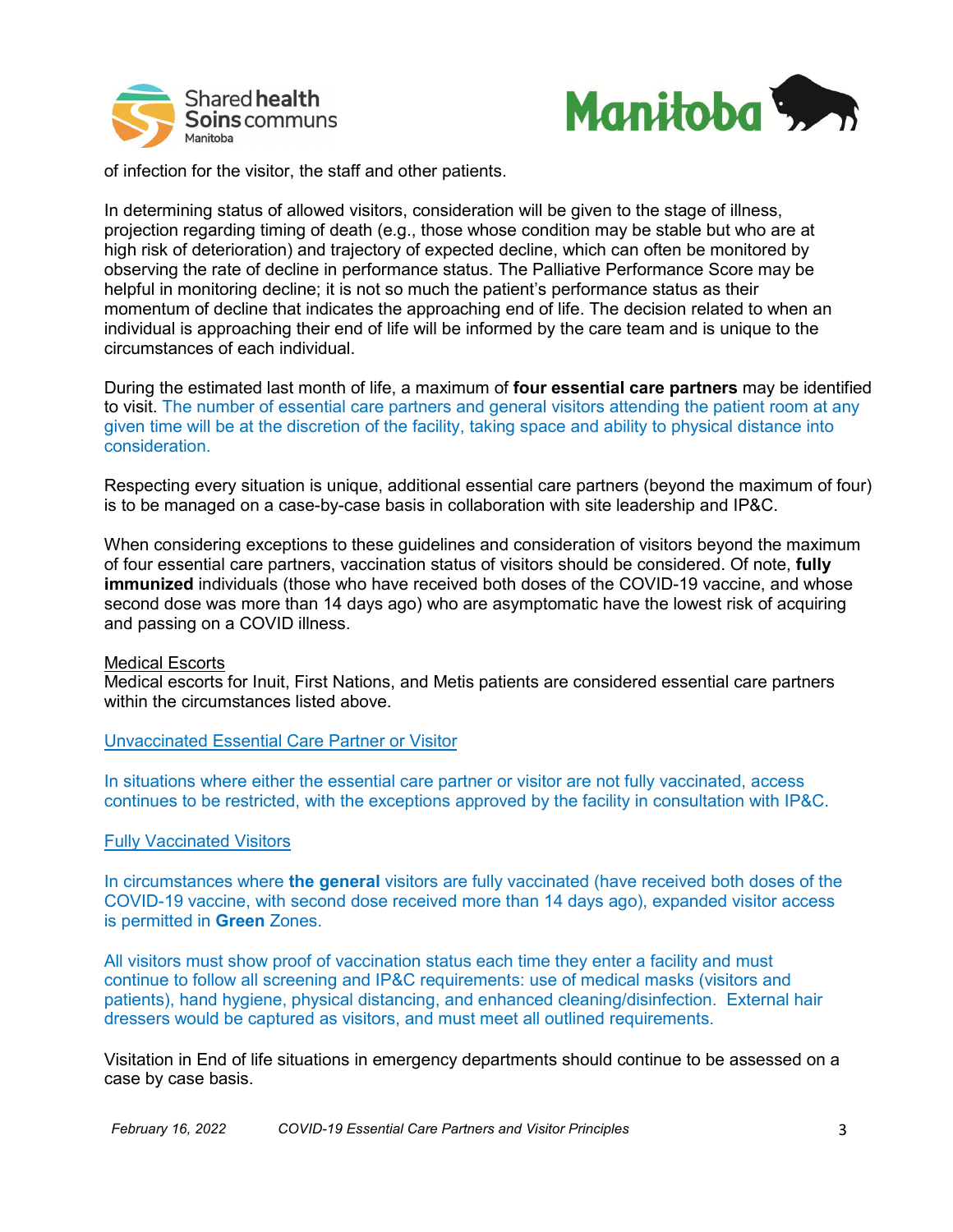



Documentation and Proof of Immunization:

- Visitors and essential care partners must provide documentation or proof of vaccination status.
- Facility will confirm visitors/essential care partners meet the criteria (received both doses of COVID-19 vaccine, second dose received at least 14 days prior). Facilities will not record or retain record of vaccination status.
- Documentation may vary according to the facility and by essential care partner, and may include:
	- o Confirmation via QR code (Manitoba immunization card);
	- o Manitoba immunization card;
	- o Canadian COVID-19 Proof of Vaccination

Scheduling and Information Management

• Essential care partner information must be retained for 30 days for the purpose of contact tracing. Information related to an individual's vaccination status must not be retained.

### In-Room Visits

- In-room visits may occur between patients and fully vaccinated general visitors if the physical space will allow for physical distancing to be maintained between the visitor(s) and the patient.
- Up to one visitor will be permitted at one time. Facility operators may approve an additional visitor where space permits them to remain physically distanced from the patient.
	- o If visitors are from the same household, they are not required to maintain physical distancing from one another but must maintain physical distancing from the patient.
- Appropriate PPE including medical masks must be worn at all times.
- Hand hygiene must be performed regularly.
- Facilities may determine the level of supervision required for visits in order to ensure physical distancing and other requirements are following. This may include requiring patient doors to remain open during visits. This is at the discretion of the facility.

Visits in Other Locations

• Facilities that have access to a large space for visitation, will determine the maximum number of visitors that may be present at one time.

## **Requirements**

Screening must occur prior to entry being permitted to any health care facility. This is required every time an essential care partner, escort, parent or guardian accesses a facility.

Individuals with symptoms or exposure history will not be permitted to enter. This includes individuals who have travelled outside Canada within the past 14 days. Once screened, essential care partners should be asked to sign in at the time of accessing a facility. They should proceed directly to the unit nursing station to check in with the care team. The check in should include identifying the needed care the essential care partner is providing and the expected length of time they will be in the facility. This information will be retained solely for the purpose of Public Health contact tracing should a COVID-19 case investigation be required within a unit.

Unvaccinated essential care partners in Manitoba from out of province, including those who have been granted exemption from federal quarantine, may be permitted to access acute care for the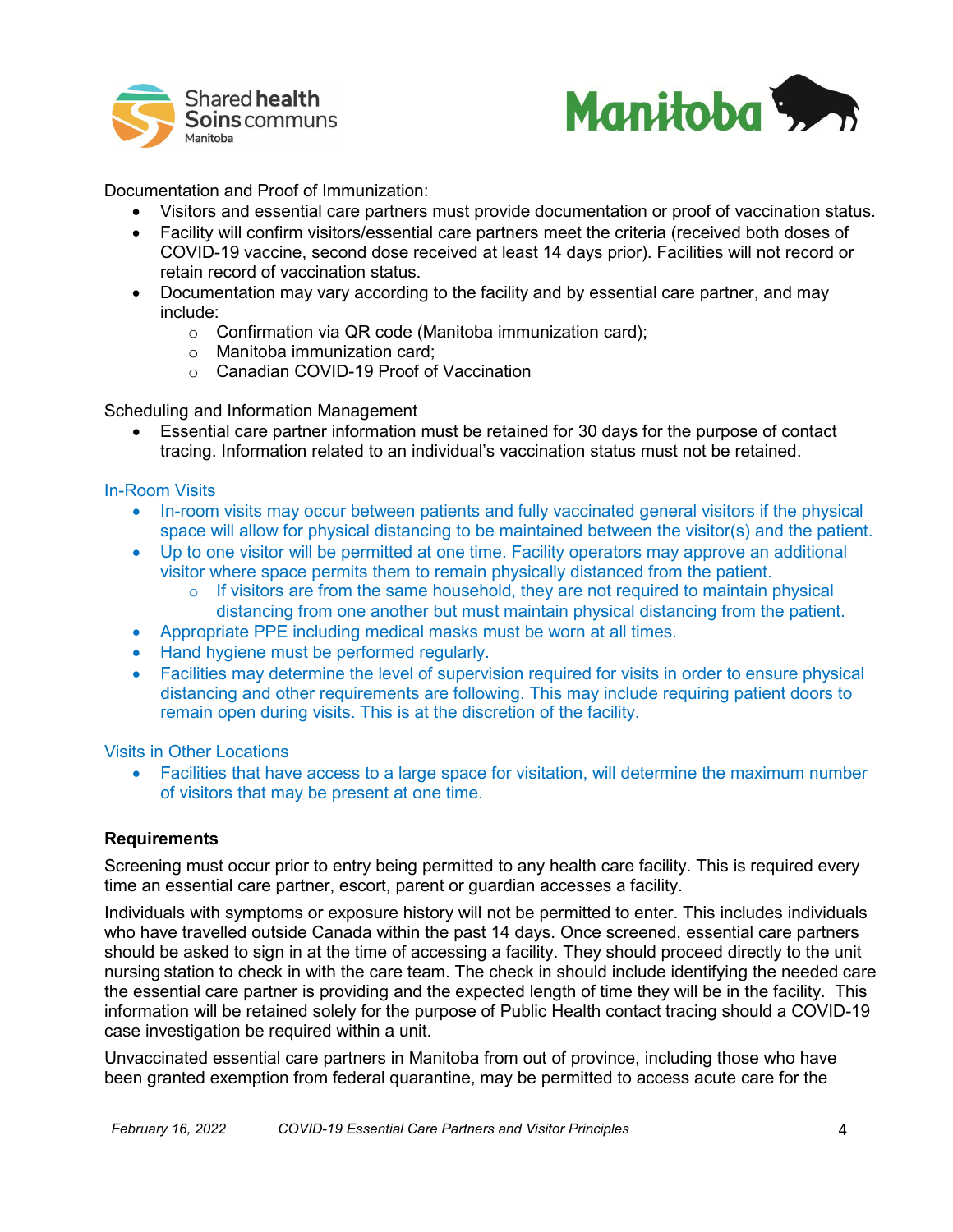



purpose of providing essential care to inpatients during their required 14-day isolation upon arrival in the province. Consideration and approval will be made on a case-by-case basis and is at the discretion of site leadership and IP&C.

Essential Care Partners will follow all precautions including:

- hand hygiene upon entry to facility and before/after contact with healthcare workers or healthcare environment;
- wear a medical mask and eye protection at all times;
	- $\circ$  In Green Zones and common areas, the essential care partner will be provided with a medical mask and eye protection to wear for the duration of their visit.
	- $\circ$  In Orange and Red Zones, the essential care partner will be required to follow the directions of facility/unit staff, including related to wearing and appropriate use of additional personal protective equipment. Staff must be satisfied the essential care partner is able to safely remove PPE without contaminating themselves.
- maintain physical distance of two meters from the patient and staff when possible.

## **Change Tracker**

### Feb 16, 2021

- Provincial response level changed to YELLOW
- Expanded access to allow two vaccinated essential care partners to be identified per patient (increased from one, to align with long term care facilities). One may attend to provide care at a time.
- Expanded access for fully vaccinated general visitors
- Expanded access for fully vaccinated essential care partner in Emergency/Urgent Care and Outpatient circumstances subject to space and physical distancing being able to be maintained from other patients and ECPs
- Removed section related to travelers. All those entering facilities will be asked if they have been told or required to self-isolate and this will capture those who have travelled to countries that require isolation upon return (not all travel outside of Canada has an isolation requirement).

#### December 31, 2021

- Provincial response status changed to RED
- Discontinuation of vaccinated visitor guideline
- Addition of eye protection to PPE essential care partners must wear.

#### November 29, 2021

• Updated to require proof of full vaccination by essential care partners, upon each entry to a facility.

June 25, 2021

• Work is underway to develop Essential Care Partner and Visitor Guidelines for Provincial Response Level ORANGE.